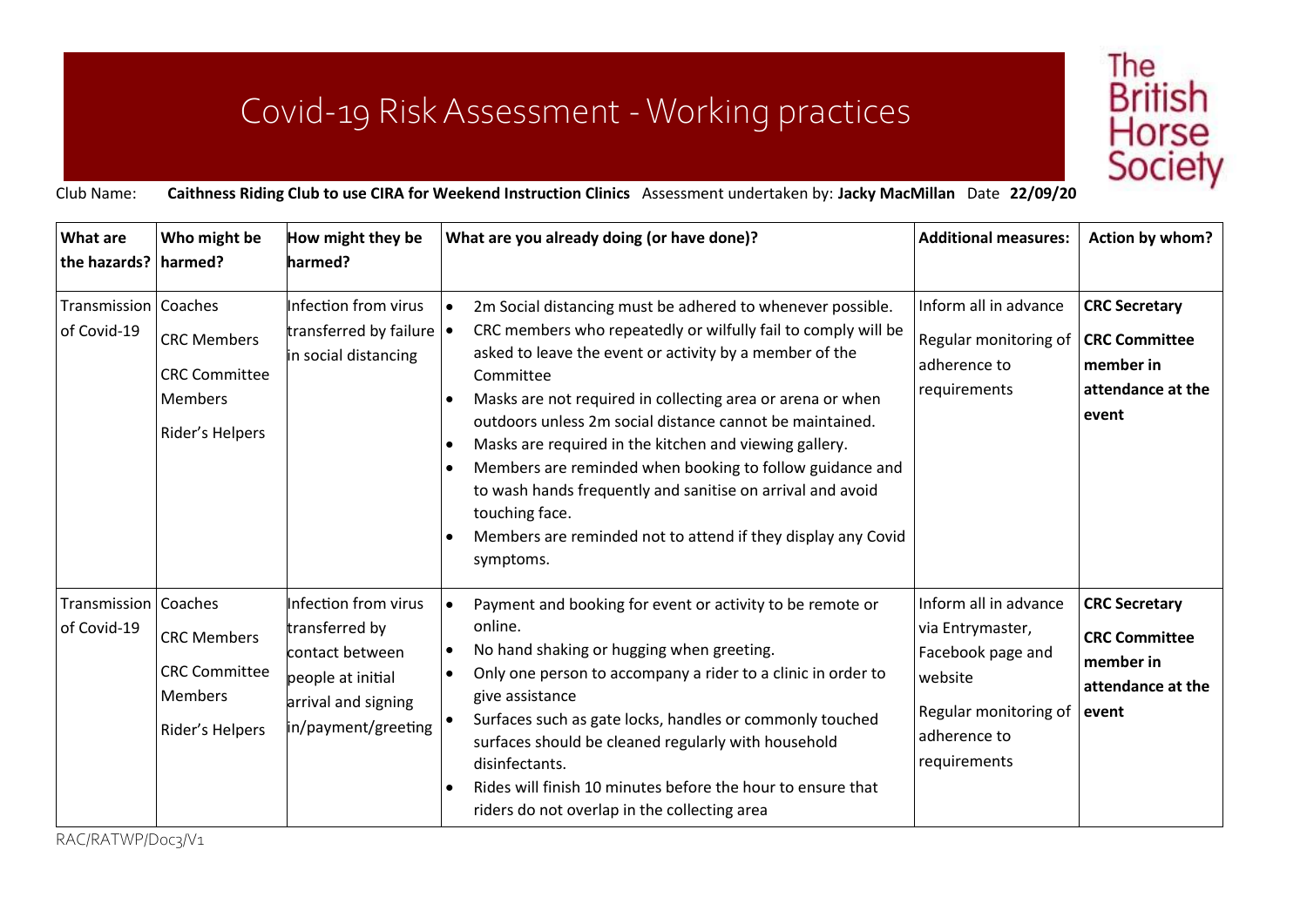|                                       |                                                                                 |                                                                                                         | All people must wash their hands or use hand sanitizer<br>immediately as they arrive and leave.<br>Horses must be tacked up at lorries or trailers not in the<br>$\bullet$<br>collecting area<br>Horses must not be left tied in the collecting area<br>$\bullet$<br>Entrance to the arena by the bottom gate and exit by the top<br>$\bullet$<br>Vehicles must be parked at least 3 metres apart<br>$\bullet$<br>CRC members who repeatedly or wilfully fail to comply will be<br>$\bullet$<br>asked to leave the event or activity by a member of the<br>Committee                                                                                                                                                                                                                   |                                                                                                                                    |                                                                                         |
|---------------------------------------|---------------------------------------------------------------------------------|---------------------------------------------------------------------------------------------------------|----------------------------------------------------------------------------------------------------------------------------------------------------------------------------------------------------------------------------------------------------------------------------------------------------------------------------------------------------------------------------------------------------------------------------------------------------------------------------------------------------------------------------------------------------------------------------------------------------------------------------------------------------------------------------------------------------------------------------------------------------------------------------------------|------------------------------------------------------------------------------------------------------------------------------------|-----------------------------------------------------------------------------------------|
| Transmission   Coaches<br>of Covid-19 | <b>CRC Members</b><br><b>CRC</b> Committee<br><b>Members</b><br>Rider's Helpers | Infection from virus<br>transferred by<br>contact between<br>people in Toilets                          | Only one person to be present in the toilet area at a time<br>$\bullet$<br>Use signs and notices to remind users to wash hands regularly<br>and avoid touching their face.                                                                                                                                                                                                                                                                                                                                                                                                                                                                                                                                                                                                             | Inform all in advance<br>via Entrymaster,<br>Facebook page and<br>website<br>Regular monitoring of<br>adherence to<br>requirements | <b>CRC Secretary</b><br><b>CRC Committee</b><br>member in<br>attendance at the<br>event |
| Transmission   Coaches<br>of Covid-19 | <b>CRC Committee</b><br><b>Members</b>                                          | Infection from virus<br>transferred by<br>contact between<br>people when<br>administering first<br>aid. | Normal first aid hygiene and contamination control practices<br>$\bullet$<br>should be followed.<br>Where it is not possible to maintain a 2 metre or more<br>distance away from an individual, disposable gloves are<br>recommended.<br>Disposable gloves should be worn if physical contact is likely to<br>$\bullet$<br>be made with potentially contaminated areas or items.<br>A mask may be worn of there is a risk of contact from droplets<br>$\bullet$<br>being coughed from an individual being treated.<br>Clean your hands thoroughly with soap and water or alcohol<br>$\bullet$<br>sanitiser before putting on and after taking off PPE.<br>It is recommended to avoid mouth to mouth breaths to a non-<br>breathing adult casualty, only administer chest compressions. |                                                                                                                                    |                                                                                         |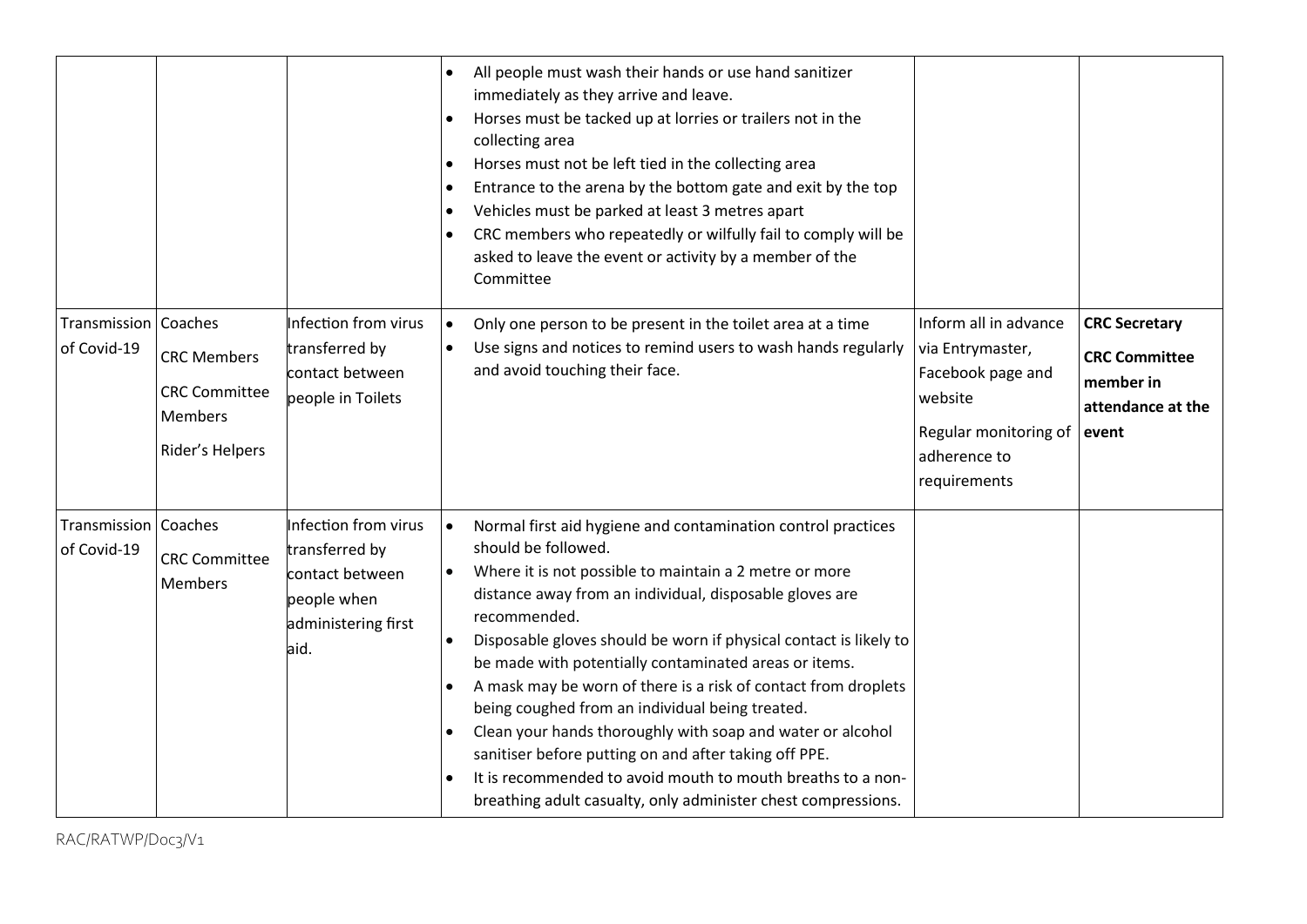|                                       |                                                                                 |                                                                                                              | In a child chest only compressions are unlikely to be<br>successful, hence mouth to month breathing may be required<br>a face shield should be worn if available.<br>Good hygiene should be followed when administering first aid.<br>$\bullet$<br>Updated first aid guidelines to be followed when providing<br>$\bullet$<br>resuscitation to a casualty.<br>Should you have given mouth-to-mouth ventilation there are<br>no additional actions to be taken other than to monitor<br>yourself for symptoms of possible COVID-19 over the following<br>14 days.<br>Note that Coronavirus is a mild disease in most people, but a casualty<br>who is not breathing or their heart has stopped is definitely going to die,<br>hence the risk should be balanced |                                                                                                                                    |                                                                                         |
|---------------------------------------|---------------------------------------------------------------------------------|--------------------------------------------------------------------------------------------------------------|----------------------------------------------------------------------------------------------------------------------------------------------------------------------------------------------------------------------------------------------------------------------------------------------------------------------------------------------------------------------------------------------------------------------------------------------------------------------------------------------------------------------------------------------------------------------------------------------------------------------------------------------------------------------------------------------------------------------------------------------------------------|------------------------------------------------------------------------------------------------------------------------------------|-----------------------------------------------------------------------------------------|
| Transmission   Coaches<br>of Covid-19 | <b>CRC Members</b><br><b>CRC Committee</b><br><b>Members</b><br>Rider's Helpers | Infection from virus<br>transferred by<br>contact between<br>people in kitchens/<br>/social areas            | The kitchen and viewing gallery areas are restricted to CRC<br>$\bullet$<br>Committee members. Due to the size of the area only one<br>person to use the kitchen at a time<br>CRC Members and their helpers will be reminded that the<br>kitchen and viewing gallery areas are not available<br>Social distancing will be observed in the viewing Gallery<br>$\bullet$<br>Masks should be worn in the Viewing Gallery<br>$\bullet$<br>CRC members who repeatedly or wilfully fail to comply will be<br>$\bullet$<br>asked to leave the event or activity by a member of the<br>Committee                                                                                                                                                                       | Inform all in advance<br>via Entrymaster,<br>Facebook page and<br>website<br>Regular monitoring of<br>adherence to<br>requirements | <b>CRC Secretary</b><br><b>CRC Committee</b><br>member in<br>attendance at the<br>event |
| Transmission   Coaches<br>of Covid-19 | <b>CRC Members</b><br><b>CRC Committee</b><br><b>Members</b><br>Rider's Helpers | Infection from virus<br>transferred by<br>contact between<br>people during<br>coaching or riding<br>activity | No more than 4 riders should be in the arena at any time<br>$\bullet$<br>Lead rein riders, should be accompanied by a parent/helper<br>$\bullet$<br>Other people in the arena to be restricted to the coach and a<br>committee member<br>The numbers of attendees at an event must be kept to a<br>$\bullet$<br>number where social distancing can take place effectively.<br>No more than 4 riders should be in the collecting area at any<br>one time                                                                                                                                                                                                                                                                                                        | Inform all in advance<br>via Entrymaster,<br>Facebook page and<br>website<br>Regular monitoring of<br>adherence to                 | <b>CRC Secretary</b><br><b>CRC Committee</b><br>member in<br>attendance at the<br>event |

RAC/RATWP/Doc3/V1